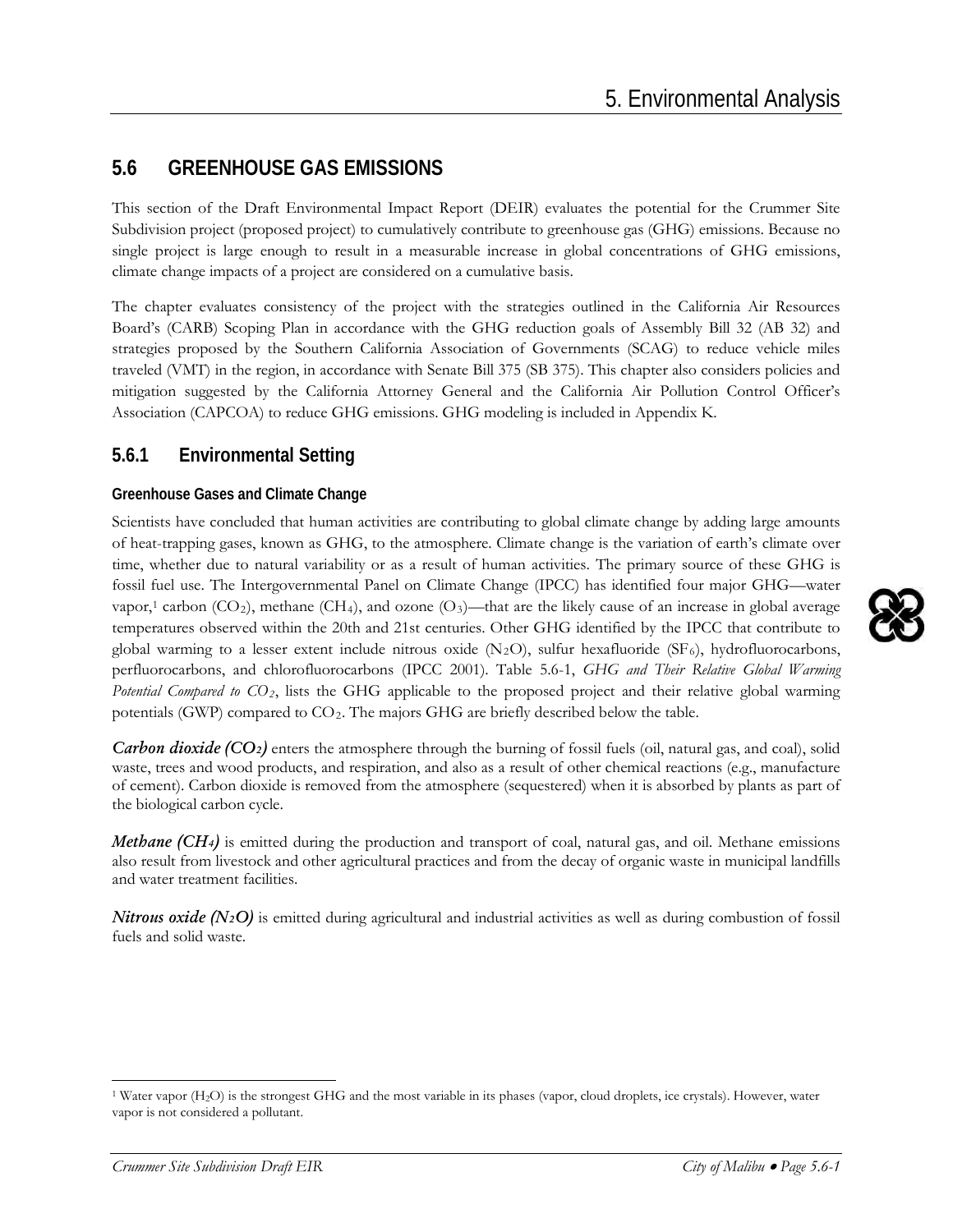| <u>UTIO and Their Keiguve Oluval Warning Putenual Cumpared to CO2</u> |                              |                                                       |  |  |
|-----------------------------------------------------------------------|------------------------------|-------------------------------------------------------|--|--|
| <b>GHG</b>                                                            | Atmospheric Lifetime (years) | <b>Global Warming Potential</b><br>Relative to $CO21$ |  |  |
| Carbon Dioxide (CO <sub>2</sub> )                                     | 50 to 200                    |                                                       |  |  |
| Methane $(CH4)2$                                                      | 12 $(\pm 3)$                 | 21                                                    |  |  |
| Nitrous Oxide $(N_2O)$                                                | 120                          | 310                                                   |  |  |
| Hydrofluorocarbons:                                                   |                              |                                                       |  |  |
| $HFC-23$                                                              | 264                          | 11,700                                                |  |  |
| HFC-32                                                                | 5.6                          | 650                                                   |  |  |
| <b>HFC-125</b>                                                        | 32.6                         | 2,800                                                 |  |  |
| <b>HFC-134a</b>                                                       | 14.6                         | 1,300                                                 |  |  |
| <b>HFC-143a</b>                                                       | 48.3                         | 3,800                                                 |  |  |
| <b>HFC-152a</b>                                                       | 1.5                          | 140                                                   |  |  |
| HFC-227ea                                                             | 36.5                         | 2,900                                                 |  |  |
| HFC-236fa                                                             | 209                          | 6,300                                                 |  |  |
| HFC-4310mee                                                           | 17.1                         | 1,300                                                 |  |  |
| Perfluoromethane: CF <sub>4</sub>                                     | 50,000                       | 6,500                                                 |  |  |
| Perfluoroethane: C <sub>2</sub> F <sub>6</sub>                        | 10,000                       | 9,200                                                 |  |  |
| Perfluorobutane: C <sub>4</sub> F <sub>10</sub>                       | 2,600                        | 7,000                                                 |  |  |
| Perfluoro-2-methylpentane: C <sub>6</sub> F <sub>14</sub>             | 3,200                        | 7,400                                                 |  |  |
| Sulfur Hexafluoride (SF <sub>6</sub> )                                | 3,200                        | 23,900                                                |  |  |

#### **Table 5.6-1 GHG and Their Relative Global Warming Potential Compared to CO2**

Source: USEPA 2008, IPCC 2001.<br><sup>1</sup> Based on 100-Year Time Horizon of the Global Warming Potential (GWP) of the air pollutant relative to CO<sub>2</sub>.

<sup>2</sup> The methane GWP includes the direct effects and those indirect effects due to the production of tropospheric ozone and stratospheric water vapor. The indirect effect due to the production of  $CO<sub>2</sub>$  is not included.

*Fluorinated gases* are synthetic, strong GHGs that are emitted from a variety of industrial processes. Fluorinated gases are sometimes used as substitutes for ozone-depleting substances. These gases are typically emitted in smaller quantities, but because they are potent GHGs, they are sometimes referred to as high GWP gases.

- *Chlorofluorocarbons (CFCs)* are GHGs covered under the 1987 Montreal Protocol and used for refrigeration, air conditioning, packaging, insulation, solvents, or aerosol propellants. Since they are not destroyed in the lower atmosphere (troposphere, stratosphere), CFCs drift into the upper atmosphere where, given suitable conditions, they break down ozone. These gases are also ozone-depleting gases and are therefore being replaced by other GHG compounds covered under the Kyoto Protocol.
- *Perfluorocarbons (PFCs)* are a group of human-made chemicals composed of carbon and fluorine only. These chemicals (predominantly perfluoromethane  $[CF_4]$  and perfluoroethane  $[C_2F_6]$ ) were introduced as alternatives, along with HFCs, to the ozone-depleting substances. In addition, PFCs are emitted as byproducts of industrial processes and are also used in manufacturing. PFCs do not harm the stratospheric ozone layer, but they have a high global warming potential.
- **Sulfur Hexafluoride (SF6)** is a colorless gas soluble in alcohol and ether, slightly soluble in water.  $SF_6$  is a strong GHG used primarily in electrical transmission and distribution systems as an insulator.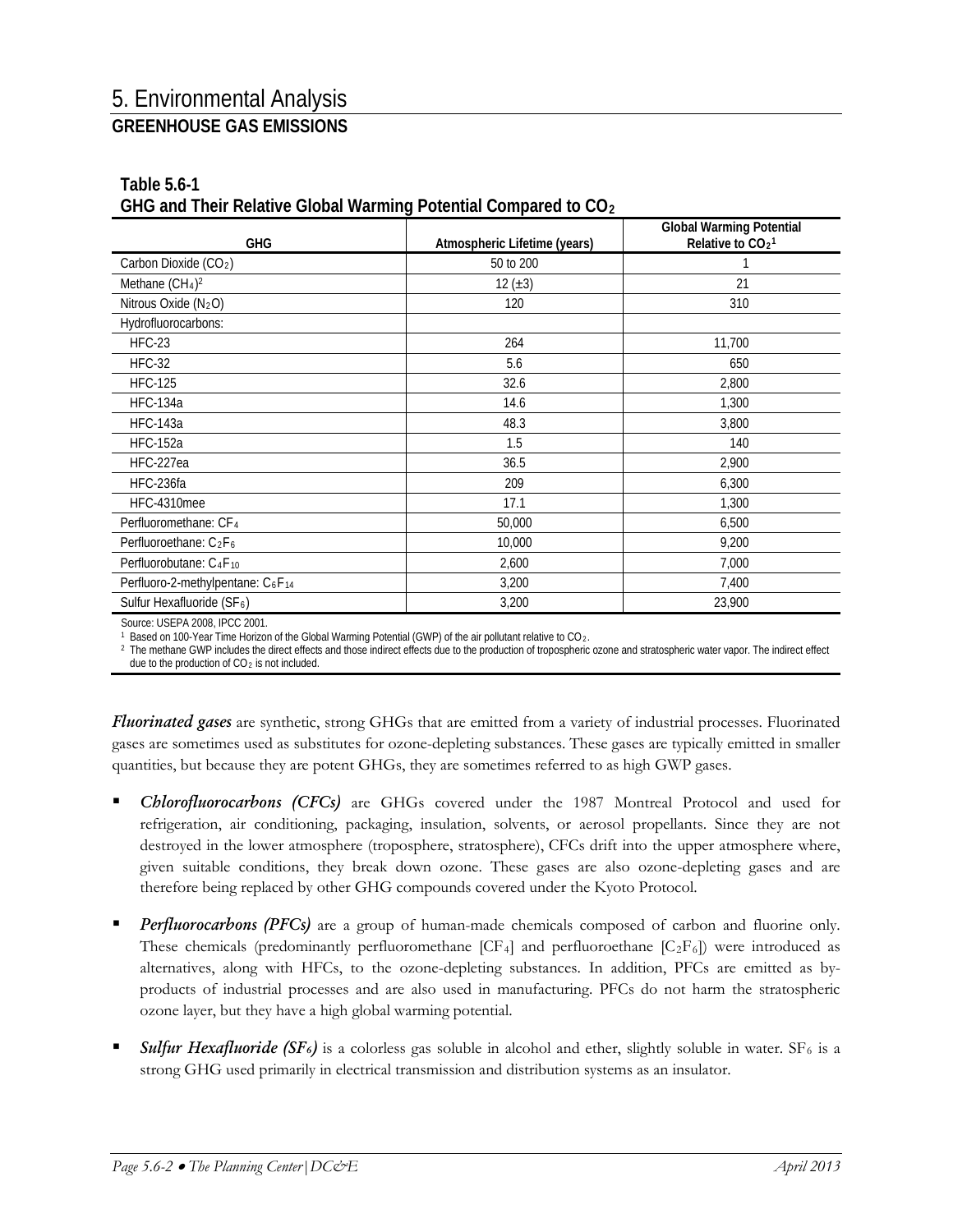- *Hydrochlorofluorocarbons (HCFCs)* contain hydrogen, fluorine, chlorine, and carbon atoms. Although ozone-depleting substances, they are less potent at destroying stratospheric ozone than CFCs. They have been introduced as temporary replacements for CFCs and are also GHGs.
- *Hydrofluorocarbons (HFCs)* contain only hydrogen, fluorine, and carbon atoms. They were introduced as alternatives to ozone-depleting substances to serve many industrial, commercial, and personal needs. HFCs are emitted as by-products of industrial processes and are also used in manufacturing. They do not significantly deplete the stratospheric ozone layer, but they are strong GHGs (USEPA 2012).

#### **California's GHG Sources and Relative Contribution**

California is the second largest emitter of GHG in the United States, only surpassed by Texas, and the tenth largest GHG emitter in the world. However, California also has over 12 million more people than the state of Texas. Because of more stringent air emission regulations, in 2001 California ranked fourth lowest in carbon emissions per capita and fifth lowest among states in CO<sub>2</sub> emissions from fossil fuel consumption per unit of Gross State Product (total economic output of goods and services) (CEC 2006).

CARB's latest update to the statewide GHG emissions inventory was conducted in 2012 for year 2009 emissions.[2](#page-2-0) In 2009, California produced 457 million metric tons (MMTons) of  $CO_2$ -equivalent ( $CO_2$ e) GHG emissions.<sup>[3](#page-2-1)</sup> California's transportation sector is the single largest generator of GHG emissions, producing 37.9 percent of the state's total emissions. Electricity consumption is the second largest source, comprising 22.7 percent. Industrial activities are California's third largest source of GHG emissions, comprising 17.8 percent of the state's total emissions. Other major sources of GHG emissions include commercial and residential, recycling and waste, high global warming potential GHGs, agriculture, and forestry (CARB 2012).

#### **Human Influence on Climate Change**

For approximately 1,000 years before the Industrial Revolution, the amount of GHG in the atmosphere remained relatively constant. During the 20th century, however, scientists observed a rapid change in the climate and climate change pollutants that are attributable to human activities. The amount of  $CO<sub>2</sub>$  has increased by more than 35 percent since preindustrial times and has increased at an average rate of 1.4 parts per million (ppm) per year since 1960, mainly due to combustion of fossil fuels and deforestation (IPCC 2007). These recent changes in climate change pollutants far exceed the extremes of the ice ages, and the global mean temperature is warming at a rate that cannot be explained by natural causes alone. Human activities are directly altering the chemical composition of the atmosphere through the buildup of climate change pollutants (CAT 2006).

Climate change scenarios are affected by varying degrees of uncertainty. IPCC's 2007 Fourth Assessment Report projects that the global mean temperature increase from 1990 to 2100, under different climate-change scenarios, will range from 1.4 to 5.8°C (2.5 to 10.4°F). In the past, gradual changes in the earth's temperature changed the distribution of species, availability of water, etc. However, human activities are accelerating this process so that environmental impacts associated with climate change no longer occur in a geologic timeframe but within a human lifetime (CAT 2006).

#### **Potential Climate Change Impacts for California**

Like the variability in the projections of the expected increase in global surface temperatures, the environmental consequences of gradual changes in the Earth's temperature are also hard to predict. In California and western North America, observations of the climate have shown: 1) a trend toward warmer winter and spring temperatures, 2) a smaller fraction of precipitation is falling as snow, 3) a decrease in the amount of spring snow accumulation in



<span id="page-2-0"></span><sup>2</sup> Methodology for determining the statewide GHG inventory is not the same as the methodology used to determine statewide GHG emissions under Assembly Bill 32 (AB 32).

<span id="page-2-1"></span><sup>&</sup>lt;sup>3</sup> CO<sub>2</sub>-equivalence is used to show the relative potential that different GHGs have to retain infrared radiation in the atmosphere and contribute to the greenhouse effect. The global warming potential of a GHG is also dependent on the lifetime, or persistence, of the gas molecule in the atmosphere.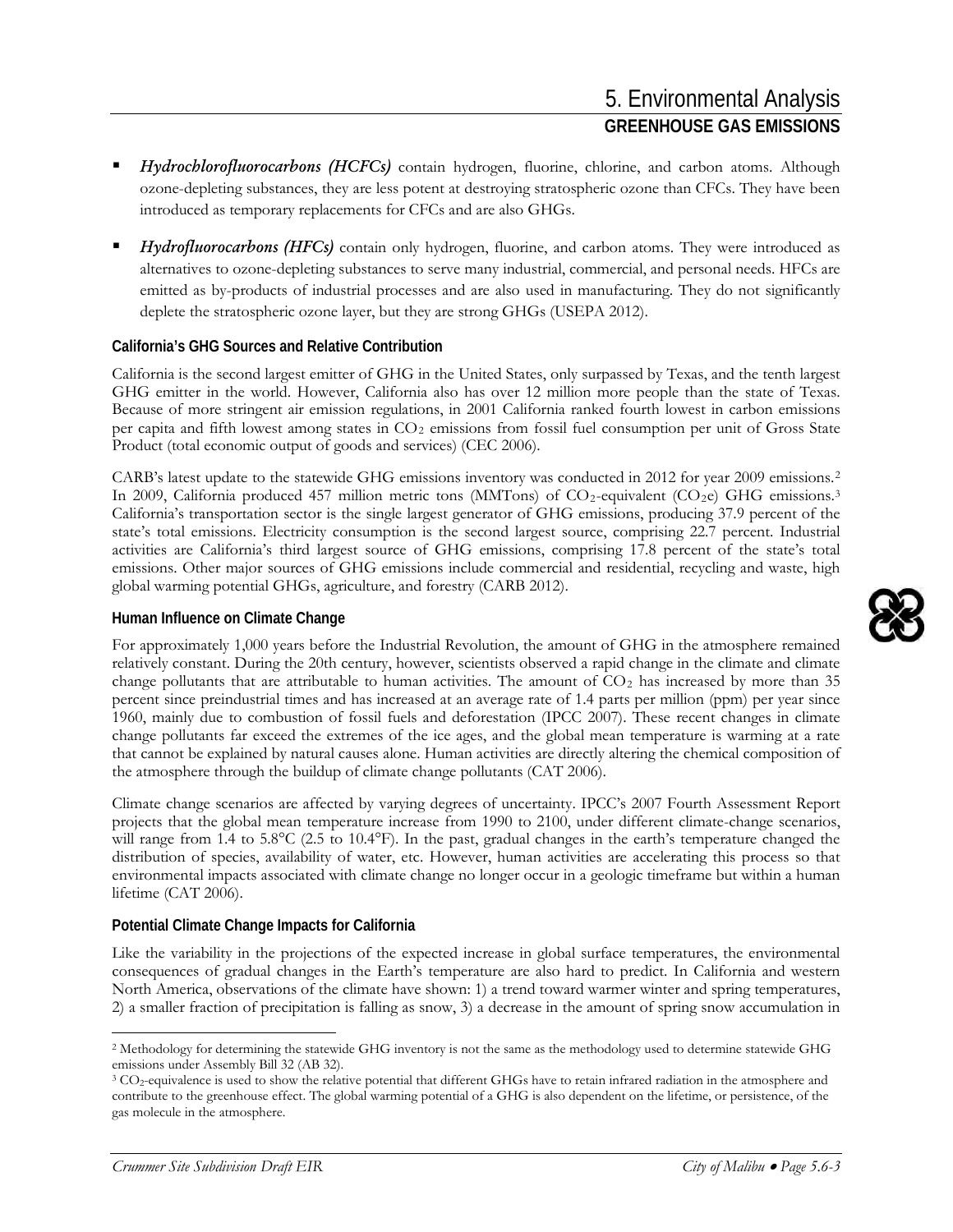the lower and middle elevation mountain zones, 4) an advance snowmelt of 5 to 30 days earlier in spring, and 5) a similar shift (5 to 30 days earlier) in the timing of spring flower blooms (CAT 2006). According to the California Climate Action Team (CAT), even if actions could be taken to immediately curtail climate change emissions, the potency of emissions that have already built up, their long atmospheric lifetimes (see Table 5.6-2, *Summary of Global Climate Change Risks to California*), and the inertia of the Earth's climate system could produce as much as 0.6°C (1.1°F) of additional warming. Consequently, some impacts from climate change are now considered unavoidable. Global climate change risks are shown in Table 5.6-2 and include impacts to public health, water resources, agriculture, sea level, forest and biological resources, and electricity impacts. Specific climate change impacts that could affect the project include health impacts from a reduction in air quality, water resources impacts from a reduction in water supply, and increased energy demand.

| <b>Impact Category</b>                 | <b>Potential Risk</b>                                                                                                                                                                                                                                                                                                                                                                     |  |
|----------------------------------------|-------------------------------------------------------------------------------------------------------------------------------------------------------------------------------------------------------------------------------------------------------------------------------------------------------------------------------------------------------------------------------------------|--|
| Public Health Impacts                  | Poor air quality made worse<br>More severe heat                                                                                                                                                                                                                                                                                                                                           |  |
| Water Resources Impacts                | Decreasing Sierra Nevada snow pack<br>$\bullet$<br>Challenges in securing adequate water supply<br>Potential reduction in hydropower<br>Loss of winter recreation                                                                                                                                                                                                                         |  |
| Agricultural Impacts                   | Increasing temperature<br>$\bullet$<br>Increasing threats from pests and pathogens<br>Expanded ranges of agricultural weeds<br>Declining productivity<br>Irregular blooms and harvests                                                                                                                                                                                                    |  |
| Coastal Sea Level Impacts              | Accelerated sea level rise<br>Increasing coastal floods<br>Shrinking beaches<br>Worsened impacts on infrastructure                                                                                                                                                                                                                                                                        |  |
| Forest and Biological Resource Impacts | Increasing risk and severity of wildfires<br>$\bullet$<br>Lengthening of the wildfire season<br>Movement of forest areas<br>Conversion of forest to grassland<br>Increasing threats from pest and pathogens<br>Declining forest productivity<br>Shifting vegetation and species distribution<br>Altered timing of migration and mating habits<br>Loss of sensitive or slow-moving species |  |
| Electricity                            | Potential reduction in hydropower<br>Increased energy demand                                                                                                                                                                                                                                                                                                                              |  |

### **Table 5.6-2 Summary of Global Climate Change Risks to California**

### **Regulatory Setting**

#### **Regulation of GHG Emissions on a National Level**

The United States Environmental Protection Agency (EPA) announced on December 7, 2009, that GHG emissions threaten the public health and welfare of the American people and that GHG emissions from on-road vehicles contribute to that threat. The EPA's final findings respond to the 2007 U.S. Supreme Court decision that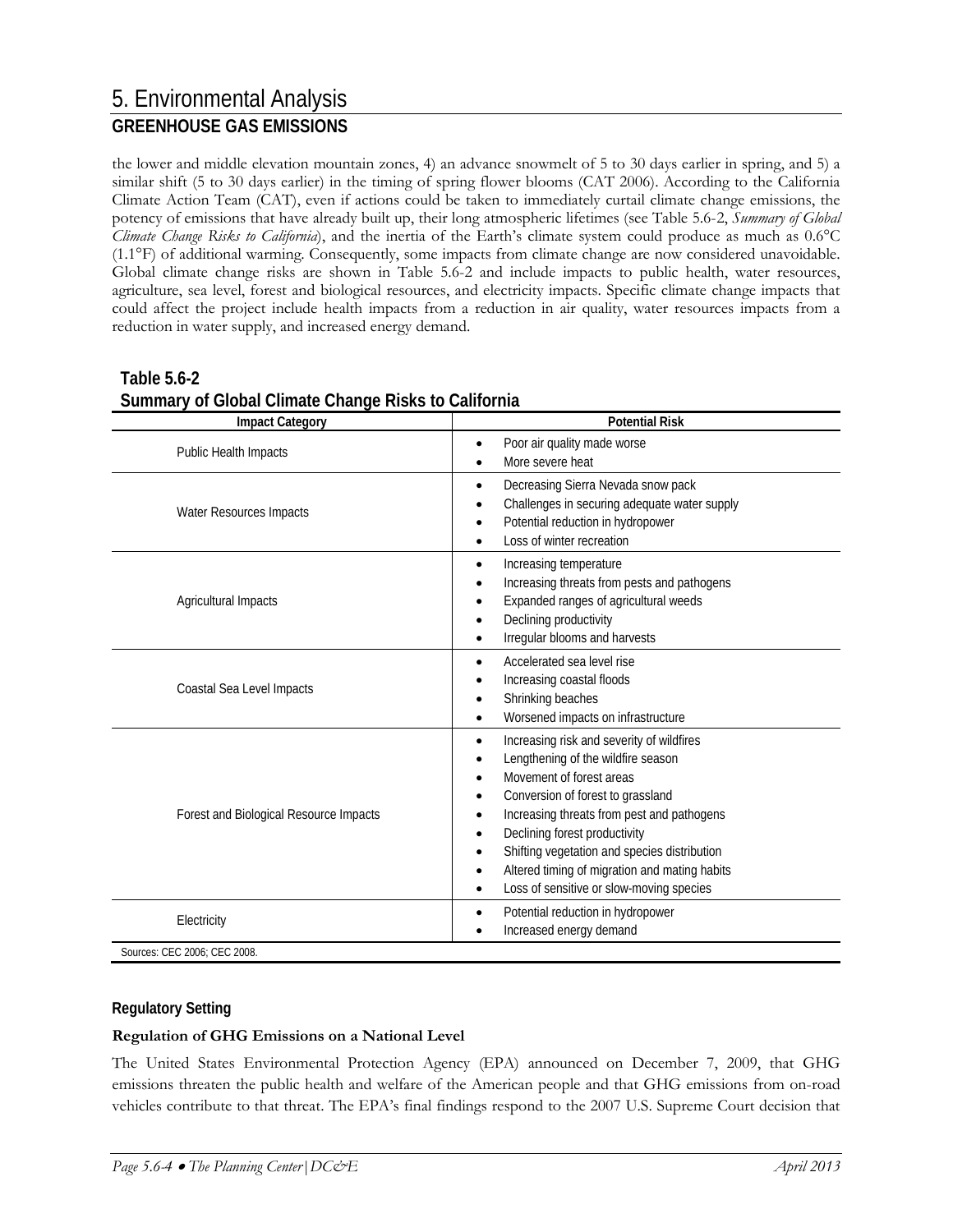GHG emissions fit within the Clean Air Act definition of air pollutants. The findings do not in and of themselves impose any emission reduction requirements, but allow the EPA to finalize the GHG standards proposed in 2009 for new light-duty vehicles as part of the joint rulemaking with the Department of Transportation (EPA 2009).

The EPA's endangerment finding covers emissions of six key GHGs—CO<sub>2</sub>, CH<sub>4</sub>, N<sub>2</sub>O, hydrofluorocarbons, perfluorocarbons, and SF6—which have been the subject of scrutiny and intense analysis for decades by scientists in the United States and around the world (the first three are applicable to the proposed project).

In response to the endangerment finding, the EPA issued the Mandatory Reporting of GHG Rule that requires substantial emitters of GHG emissions (large stationary sources, etc.) to report GHG emissions data. Facilities that emit 25,000 metric tons (MTons) or more per year are required to submit an annual report.

#### **Regulation of GHG Emissions on a State Level**

Current State of California law, guidance, and goals for reductions in GHG emissions are generally embodied in AB 32, the Global Warming Solutions Act, and Executive Order S-03-05. AB 32 was passed by the California state legislature on August 31, 2006, to place the state on a course toward reducing its contribution of GHG emissions. AB 32 follows the 2020 tier of emissions reduction targets established in Executive Order S-3-05, signed June 1, 2005. Executive Order S-03-05 set the following GHG reduction targets for the state:

- 2000 levels by 2010
- 1990 levels by 2020
- 80 percent below 1990 levels by 2050

AB 32 directed CARB to adopt discrete early action measures to reduce GHG emissions and outline additional reduction measures to meet the 2020 target. Based on the GHG emissions inventory conducted for the Scoping Plan by CARB, GHG emissions in California by 2020 are anticipated to be approximately 596 MMTons. In December 2007, CARB approved a 2020 emissions limit of 427 MMTons (471 million tons) for the state. The 2020 target requires a total emissions reduction of 169 MMTons, 28.5 percent from the projected emissions of the business-as-usual (BAU) scenario for the year 2020 (i.e., 28.5 percent of 596 MMTons) (CARB 2008).[4](#page-4-0)

Since release of the 2008 Scoping Plan, CARB has updated the statewide GHG emissions inventory to reflect GHG emissions in light of the economic downturn and measures not previously considered within the 2008 Scoping Plan baseline inventory. The updated forecast predicts emissions to be 507 MMTons by 2020. The new inventory identifies that an estimated 80 MMTons of reductions are necessary to achieve the statewide emissions reduction of AB 32 by 2020, 15.7 percent of the projected emissions compared to BAU in year 2020 (i.e., 15.7 percent of 507 MMTons) (CARB 2012).

In order to effectively implement the emissions cap, AB 32 directed CARB to establish a mandatory reporting system to track and monitor GHG emissions levels for large stationary sources that generate more than 25,000 MTons per year, prepare a plan demonstrating how the 2020 deadline can be met, and develop appropriate regulations and programs to implement the plan by 2012. The Climate Action Registry Reporting Online Tool was established through the Climate Action Registry to track GHG emissions. Key elements of CARB's GHG reduction plan include:

 Expanding and strengthening existing energy efficiency programs as well as building and appliance standards (adopted and cycle updates in progress);



<span id="page-4-0"></span><sup>4</sup> CARB defines BAU in its Scoping Plan as emissions levels that would occur if California continued to grow and add new GHG emissions but did not adopt any measures to reduce emissions. Projections for each emission-generating sector were compiled and used to estimate emissions for 2020 based on 2002–2004 emissions intensities. Under CARB's definition of BAU, new growth is assumed to have the same carbon intensities as was typical from 2002 through 2004.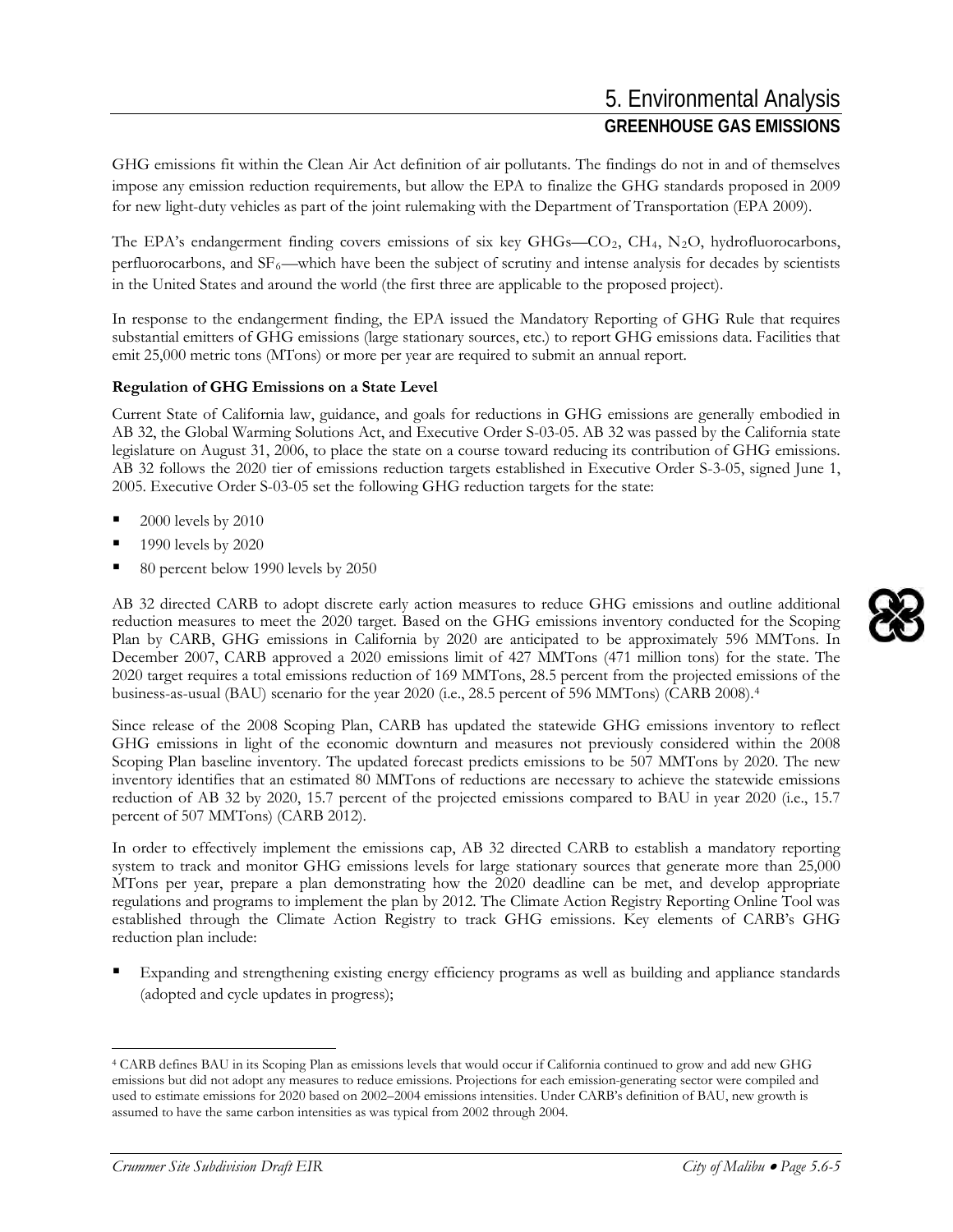- Achieving a mix of 33 percent for energy generation from renewable sources (anticipated by 2020);
- A California cap-and-trade program that links with other Western Climate Initiative partner programs to create a regional market system for large stationary sources (adopted 2011);
- Establishing targets for transportation-related GHG emissions for regions throughout California, and pursuing policies and incentives to achieve those targets (several Sustainable Communities Strategies have been adopted);
- Adopting and implementing measures pursuant to state laws and policies, including California's clean car standards (amendments to the Pavley Standards adopted 2009; Advanced Clean Car standard adopted 2012), goods movement measures, and the Low Carbon Fuel Standard (LCFS)(adopted 2009);[5](#page-5-0)
- Creating target fees, including a public goods charge on water use, fees on high global warming potential gases, and a fee to fund the administrative costs of the state's long-term commitment to AB 32 implementation (in progress).

Table 5.6-3, *Scoping Plan GHG Reduction Measures and Reductions toward 2020 Target,* shows the proposed reductions from regulations and programs outlined in the Scoping Plan. While local government operations were not accounted for in achieving the 2020 emissions reduction, CARB estimates that land use changes implemented by local governments that integrate jobs, housing, and services result in a reduction of 5 MMTons, which is approximately 3 percent of the 2020 GHG emissions reduction goal. In recognition of the critical role local governments play in successful implementation of AB 32, in 2008 CARB recommended GHG reduction goals of 15 percent of today's levels by 2020 to ensure that municipal and community-wide emissions match the state's reduction target.[6](#page-5-1) Pursuant to the Scoping Plan Appendix C, "The Role of Local Government,' and Table C, local governments are encouraged to take a number of potential actions to reduce local GHG emissions, which include shifts in land use patterns are anticipated to emphasize compact, low-impact growth over development in greenfields, resulting in fewer VMT (CARB 2008).

<span id="page-5-0"></span><sup>5</sup> On December 29, 2011, the U.S. District Court for the Eastern District of California issued several rulings in the federal lawsuits challenging the LCFS. One of the court's rulings preliminarily enjoins the CARB from enforcing the regulation during the pendency of the litigation. In January 2012, CARB appealed the decision and on April 23, 2012, the Night Circuit Court granted CARB's motion for a stay of the injunction while it continues to consider CARB's appeal of the lower court's decision.

<span id="page-5-1"></span><sup>6</sup> While the Scoping Plan references a goal for local governments to reduce community GHG emissions by 15 percent from current (interpreted as 2008) levels by 2020, the Scoping Plan does not rely on local GHG reduction targets established by local governments to meet the state's GHG reduction target of AB 32. Table 5.6-3 lists the recommended reduction measures, which do not include additional reductions from local measures.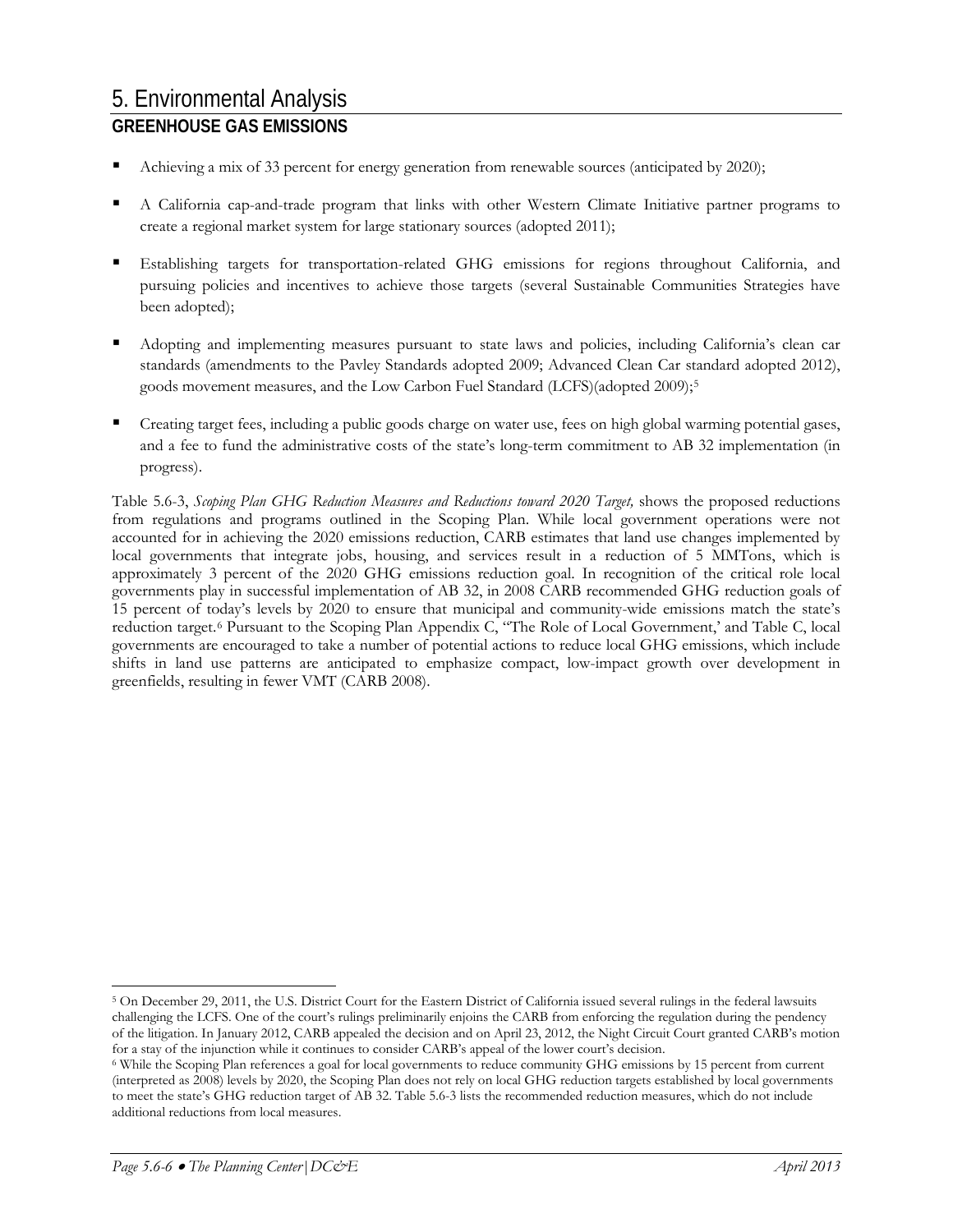### **Table 5.6-3 Scoping Plan GHG Reduction Measures and Reductions toward 2020 Target**

|                                                                           | <b>Reductions Counted</b><br>toward 2020 Target of 169 | Percentage of<br>Statewide 2020 |  |  |
|---------------------------------------------------------------------------|--------------------------------------------------------|---------------------------------|--|--|
| <b>Recommended Reduction Measures</b>                                     | MMT CO <sub>2</sub> e                                  | Target                          |  |  |
| Cap and Trade Program and Associated Measures                             |                                                        |                                 |  |  |
| California Light-Duty Vehicle GHG Standards                               | 31.7                                                   | 19%                             |  |  |
| <b>Energy Efficiency</b>                                                  | 26.3                                                   | 16%                             |  |  |
| Renewable Portfolio Standard (33 percent by 2020)                         | 21.3                                                   | 13%                             |  |  |
| Low Carbon Fuel Standard                                                  | 15                                                     | 9%                              |  |  |
| Regional Transportation-Related GHG Targets <sup>1</sup>                  | 5                                                      | 3%                              |  |  |
| Vehicle Efficiency Measures                                               | 4.5                                                    | 3%                              |  |  |
| <b>Goods Movement</b>                                                     | 3.7                                                    | 2%                              |  |  |
| Million Solar Roofs                                                       | 2.1                                                    | 1%                              |  |  |
| Medium/Heavy Duty Vehicles                                                | 1.4                                                    | 1%                              |  |  |
| <b>High Speed Rail</b>                                                    | 1.0                                                    | 1%                              |  |  |
| <b>Industrial Measures</b>                                                | 0.3                                                    | 0%                              |  |  |
| Additional Reduction Necessary to Achieve Cap                             | 34.4                                                   | 20%                             |  |  |
| <b>Total Cap and Trade Program Reductions</b>                             | 146.7                                                  | 87%                             |  |  |
| <b>Uncapped Sources/Sectors Measures</b>                                  |                                                        |                                 |  |  |
| High Global Warming Potential Gas Measures                                | 20.2                                                   | 12%                             |  |  |
| Sustainable Forests                                                       | 5                                                      | 3%                              |  |  |
| Industrial Measures (for sources not covered under cap and trade program) | 1.1                                                    | 1%                              |  |  |
| Recycling and Waste (landfill methane capture)                            | 1                                                      | 1%                              |  |  |
| <b>Total Uncapped Sources/Sectors Reductions</b>                          | 27.3                                                   | 16%                             |  |  |
| <b>Total Reductions Counted toward 2020 Target</b>                        | 174                                                    | 100%                            |  |  |
| Other Recommended Measures - Not Counted toward 2020 Target               |                                                        |                                 |  |  |
| <b>State Government Operations</b>                                        | $1.0$ to $2.0$                                         | 1%                              |  |  |
| <b>Local Government Operations</b>                                        | To Be Determined                                       | <b>NA</b>                       |  |  |
| Green Buildings                                                           | 26                                                     | 15%                             |  |  |
| Recycling and Waste                                                       | 9                                                      | 5%                              |  |  |
| <b>Water Sector Measures</b>                                              | 4.8                                                    | 3%                              |  |  |
| Methane Capture at Large Dairies                                          | 1                                                      | 1%                              |  |  |
| Total Other Recommended Measures - Not Counted toward 2020 Target         | 42.8                                                   | <b>NA</b>                       |  |  |

Source: CARB 2008.

Notes: The percentages in the right-hand column add up to more than 100 percent because the emissions reduction goal is 169 MMTons and the Scoping Plan identifies 174 MMTons of emissions reductions strategies.

MMTCO<sub>2e</sub>: million metric tons of CO<sub>2</sub>e

<sup>1</sup> Reductions represent an estimate of what may be achieved from local land use changes. It is not the SB 375 regional target.

2 According to the Measure Documentation Supplement to the Scoping Plan, local government actions and targets are anticipated to reduce vehicle miles by approximately 2 percent through land use planning, resulting in a potential GHG reduction of 2 million metric tons of CO<sub>2e</sub> (or approximately 1.2 percent of the GHG reduction target). However, these reductions were not included in the Scoping Plan reductions to achieve the 2020 target.

Since the Scoping Plan was adopted, CARB implemented and continues to implement of the reduction measures. The legislature has also passed legislation implementing the reduction measures. For example, the cap-and-trade regulations became effective January 2, 2012, and the compliance obligation for GHG emissions begins on January

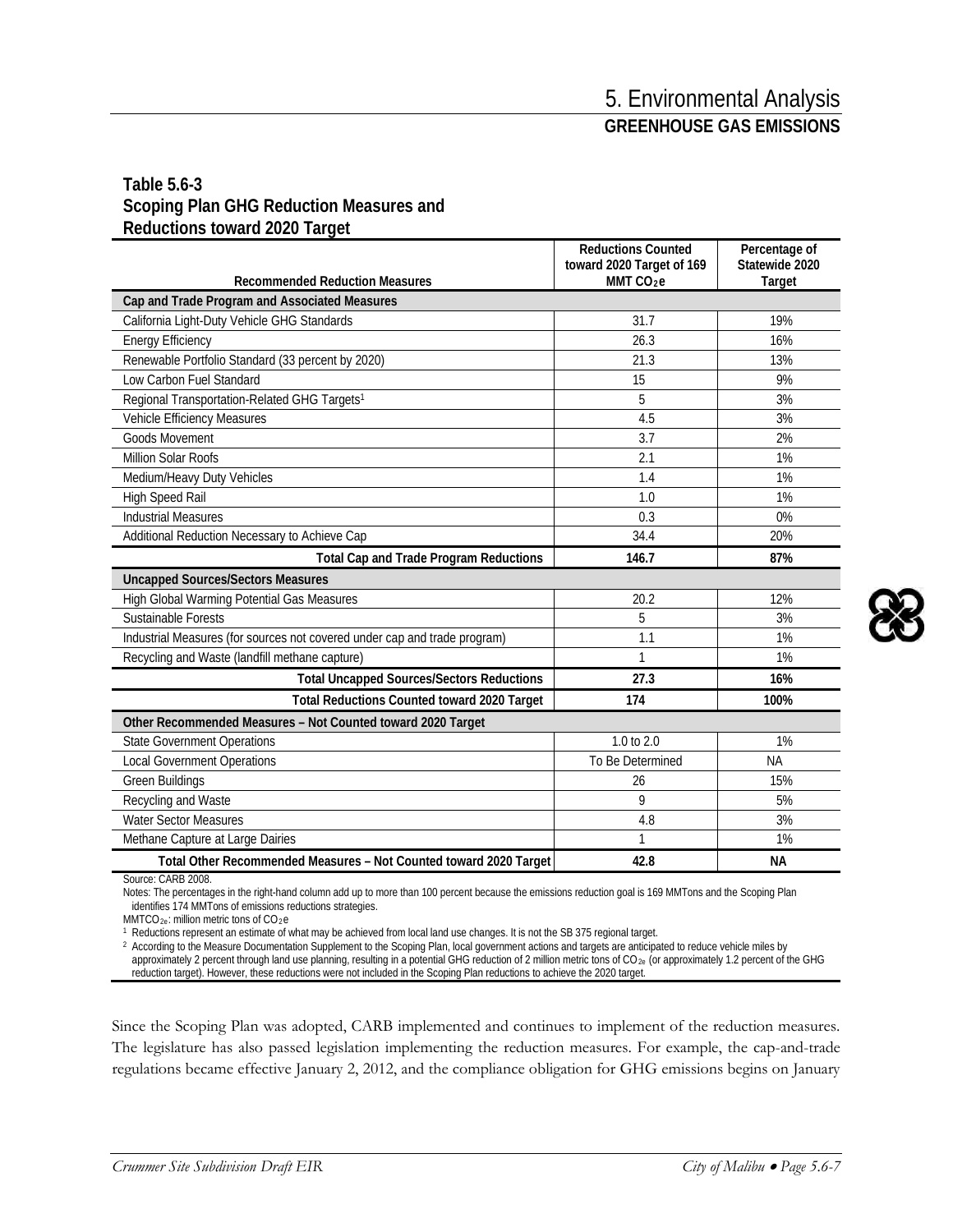1, 2013. The legislature also passed Senate Bill X1-2 (SBX1-2) in 2011, increasing the amount of electricity generated from eligible renewable energy resources to at least 33 percent per year by December 31, 2020.

### *Energy Conservation Standards*

Energy conservation standards for new residential and nonresidential buildings were adopted by the California Energy Resources Conservation and Development Commission (CEC) in June 1977 and most recently revised in 2008 (Title 24, Part 6, of the California Code of Regulations [CCR]). Title 24 requires the design of building shells and building components to conserve energy. The standards are updated periodically to allow for consideration and possible incorporation of new energy efficiency technologies and methods. On May 31, 2012, the CEC adopted the 2013 Building and Energy Efficiency Standards, which go into effect on January 1, 2014. Buildings that are constructed in accordance with the 2013 Building and Energy Efficiency Standards are 25 percent (residential) to 30 percent (nonresidential) more energy efficient than the 2008 standards as a result of better windows, insulation, lighting, ventilation systems, and other features that reduce energy consumption in home and businesses.

The 2006 Appliance Efficiency Regulations (Title 20, CCR Sections 1601 through 1608) were adopted by the California Energy Commission on October 11, 2006, and approved by the California Office of Administrative Law on December 14, 2006. The regulations include standards for both federally regulated appliances and non–federally regulated appliances. While these regulations are now often viewed as "business-as-usual," they exceed the standards imposed by all other states and they reduce GHG emissions by reducing energy demand.

On July 17, 2008, the California Building Standards Commission adopted the nation's first green building standards. The California Green Building Standards Code (proposed Part 11, Title 24) was adopted as part of the California Building Standards Code (Title 24, California Code of Regulations). The green building standards that became mandatory in the 2010 edition of the code established voluntary standards on planning and design for sustainable site development, energy efficiency (in excess of the California Energy Code requirements), water conservation, material conservation, and internal air contaminants. The mandatory provisions of the California Green Building Code Standards became effective January 1, 2011.

### *Renewable Power Requirements*

A major component of California's Renewable Energy Program is the renewable portfolio standard (RPS), established under Senate Bills 1078 (Sher) and 107 (Simitian). Under the RPS, certain retail sellers of electricity were required to increase the amount of renewable energy each year by at least 1 percent in order to reach at least 20 percent by December 30, 2010. CARB has now approved an even higher goal of 33 percent by 2020. In 2011, the state legislature adopted this higher standard in SBX1-2. Renewable sources of electricity include wind, small hydropower, solar, geothermal, biomass, and biogas. The increase in renewable sources for electricity production will decrease indirect GHG emissions from development projects because electricity production from renewable sources is generally considered carbon neutral.

### *Vehicle Emission Standards/Improved Fuel Economy*

California vehicle GHG emission standards were enacted under AB 1493 (Pavley I) and the LCFS. Pavley I is a clean-car standard that reduces GHG emissions from new passenger vehicles (light-duty auto to medium-duty vehicles) from 2009 through 2016 and is anticipated to reduce GHG emissions from new passenger vehicles by 30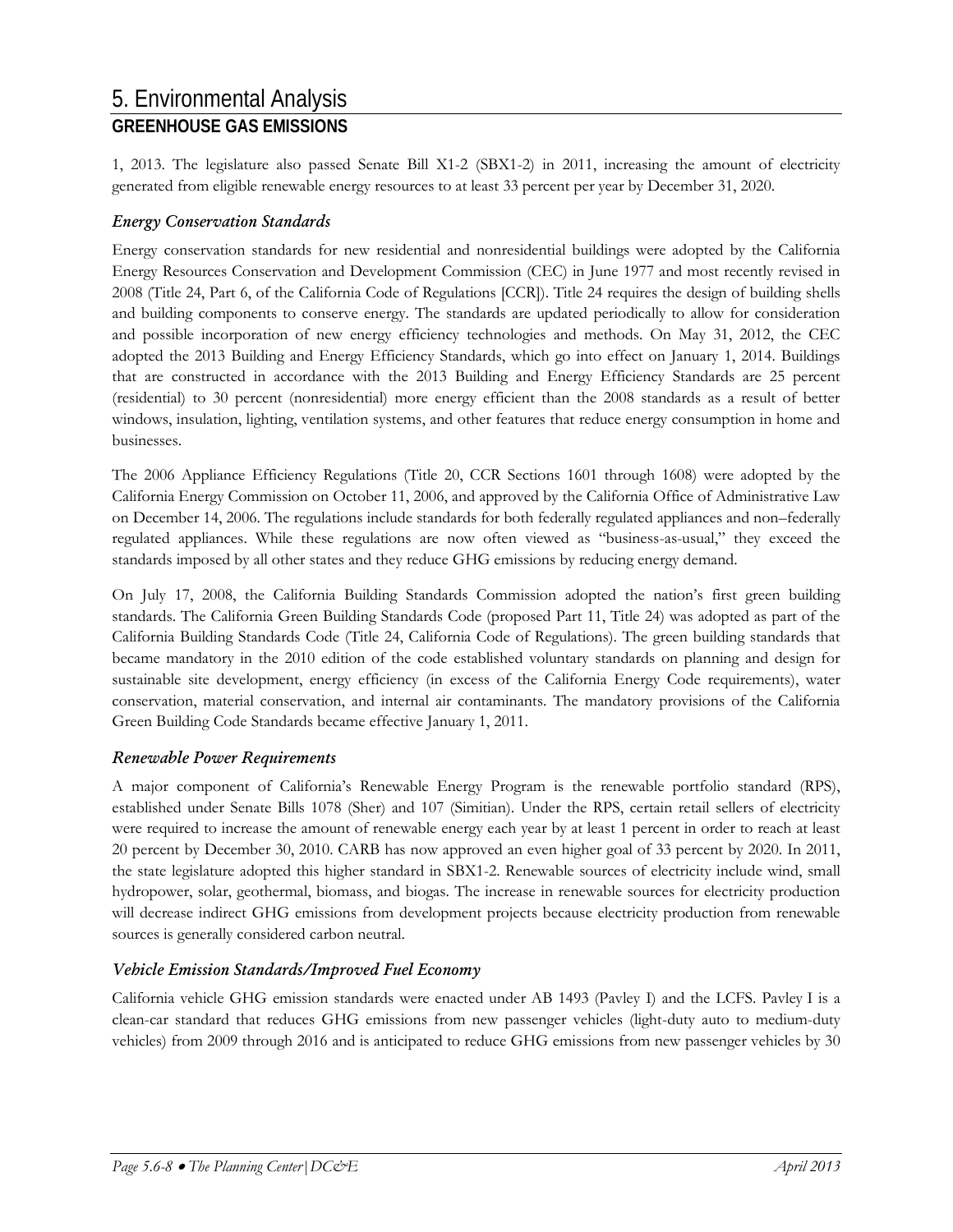percent in 2016. California implements the Pavley I standards through a waiver granted to California by the EPA.[7](#page-8-0) In 2012, the EPA issued a Final Rulemaking that sets even more stringent fuel economy and GHG emissions standards for model year 2017 through 2025 light-duty vehicles. The LCFS requires a reduction of 2.5 percent in the carbon intensity of California's transportation fuels by 2015 and a reduction of at least 10 percent by 2020.

#### **Regulation of GHG Emissions on a Regional Level**

### *2012 Regional Transportation Plan/ Sustainable Communities Strategy*

In 2008, SB 375 was adopted and as the implementation mechanism necessary to achieve the GHG emissions reductions targets established in the Scoping Plan for the transportation sector as it relates to local land use decisions that affect travel behavior. Implementation is intended to reduce GHG emissions from light-duty trucks and automobiles (excludes emissions associated with goods movement) by aligning regional long-range transportation plans, investments, and housing allocations with local land use planning to reduce vehicle miles traveled and vehicle trips. Specifically, SB 375 requires CARB to establish GHG emissions reduction targets for each of the 17 regions in California managed by a metropolitan planning organization (MPO). Pursuant to the recommendations of the Regional Transportation Advisory Committee, CARB adopted per capita reduction targets for each of the MPOs rather than a total magnitude reduction target. SCAG is the MPO for the southern California region, which includes the counties of Los Angeles, Orange, San Bernardino County, Riverside, Ventura, and Imperial. SCAG's targets are an 8 percent per capita reduction from 2005 GHG emission levels by 2020 and a 13 percent per capita reduction from 2005 GHG emission levels by 2035.

The 2020 targets are smaller than the 2035 targets because a significant portion of the built environment in 2020 has been defined by decisions that have already been made. In general, the 2020 scenarios reflect that more time is needed for large land use and transportation infrastructure changes. Most of the reductions in the interim are anticipated to come from improving the efficiency of the region's existing transportation network. The proposed targets would result in 3 MMTons of GHG reductions by 2020 and 15 MMTons of GHG reductions by 2035. Based on these reductions, the passenger vehicle target in CARB's Scoping Plan (for AB 32) would be met (CARB 2010).

SB 375 requires the MPOs to prepare a Sustainable Communities Strategy (SCS) in their regional transportation plan. For the SCAG region, the SCS was adopted April 2012 (SCAG 2012). The SCS sets forth a development pattern for the region, which, when integrated with the transportation network and other transportation measures and policies, would reduce GHG emissions from transportation (excluding goods movement). The SCS is meant to provide growth strategies that will achieve the regional GHG emissions reduction targets. However, the SCS does not require that local general plans, specific plans, or zoning be consistent with the SCS, but provides incentives for consistency for governments and developers. If the SCS is unable to achieve the regional GHG emissions reduction targets, the MPO is required to prepare an Alternative Planning Strategy that shows how the GHG emissions reduction target could be achieved through other development patterns, infrastructure, and/or transportation measures.

### **5.6.2 Thresholds of Significance**

According to Appendix G of the CEQA Guidelines, a project would normally have a significant effect on the environment if the project would:



<span id="page-8-0"></span><sup>7</sup> California's Pavley I fuel economy and GHG emissions standards for light-duty vehicle standards are more efficient than those adopted by the EPA in 2010 for model years 2012 through 2016.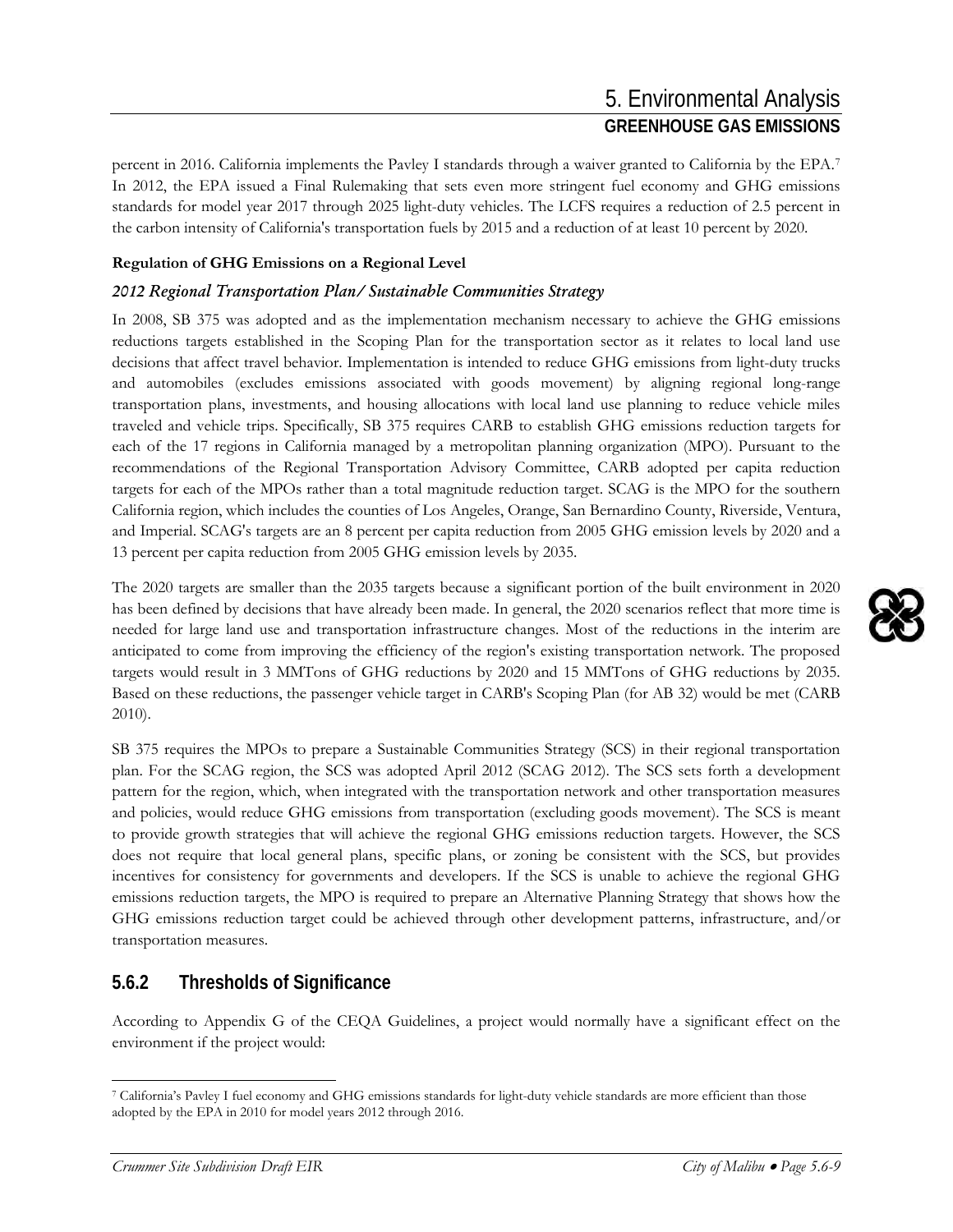- GHG-1 Generate greenhouse gas emissions, either directly or indirectly, that may have a significant impact on the environment.
- GHG-2 Conflict with an applicable plan, policy or regulation adopted for the purpose of reducing the emissions of greenhouse gases.

### **South Coast Air Quality Management District**

SCAQMD has adopted a significance threshold of 10,000 MTon per year for permitted (stationary) sources of GHG emissions for which SCAQMD is the designated lead agency. To provide guidance to local lead agencies on determining significance for GHG emissions in their CEQA documents, SCAQMD has convened a GHG CEQA Significance Threshold Working Group (Working Group). Based on the last Working Group meeting (Meeting No. 15) held in September 2010, SCAQMD is proposing to adopt a tiered approach for evaluating GHG emissions for development projects where SCAQMD is not the lead agency:

- Tier 1 If a project is exempt from CEQA, project-level and cumulative GHG emissions are less than significant.
- Tier 2 If the project complies with a GHG emissions reduction plan or mitigation program that avoids or substantially reduces GHG emissions in the project's geographic area (i.e., city or county), project-level and cumulative GHG emissions are less than significant.

For projects that are not exempt or where no qualifying GHG reduction plans are directly applicable, SCAQMD requires an assessment of GHG emissions. SCAQMD is proposing a "bright-line" screening-level threshold of 3,000 MTons annually for all land use types or the following land-use-specific thresholds: 1,400 MTons for commercial projects, 3,500 MTons for residential projects, or 3,000 MTons for mixed-use projects. This bright-line threshold is based on a review of the Governor's Office of Planning and Research database of CEQA projects. Based on their review of 711 CEQA projects, 90 percent of CEQA projects would exceed the bright-line thresholds identified above. Therefore, projects that do not exceed the bright-line threshold would have a nominal, and therefore, less than cumulatively considerable impact on GHG emissions:

- Tier 3 If GHG emissions are less than the screening-level threshold, project-level and cumulative GHG emissions are less than significant.
- Tier 4 If emissions exceed the screening threshold, a more detailed review of the project's GHG emissions is warranted.

SCAQMD has proposed an efficiency target for projects that exceed the screening threshold. The current recommended approach is per capita efficiency targets. SCAQMD is not recommending use of a percent emissions reduction target. Instead, SCAQMD proposes a 2020 efficiency target of 4.8 MTons per year per service population (MTons/year/SP) for project-level analyses and 6.6 MTons/year/SP for plan level projects (e.g., program-level projects such as general plans). The per capita efficiency targets are based on the AB 32 GHG reduction target and 2020 GHG emissions inventory prepared for CARB's 2008 Scoping Plan.[8](#page-9-0) If project-related emissions exceed the screening threshold of 3,000 MTons per year, project emissions would be compared to the per capita target of 4.8 MTons per year per service population.

<span id="page-9-0"></span> $\overline{a}$ <sup>8</sup> SCAQMD took the 2020 statewide GHG reduction target for land use only GHG emissions sectors and divided it by the 2020 statewide employment for the land use sectors to derive a per capita GHG efficiency metric that coincides with the GHG reduction targets of AB 32 for year 2020.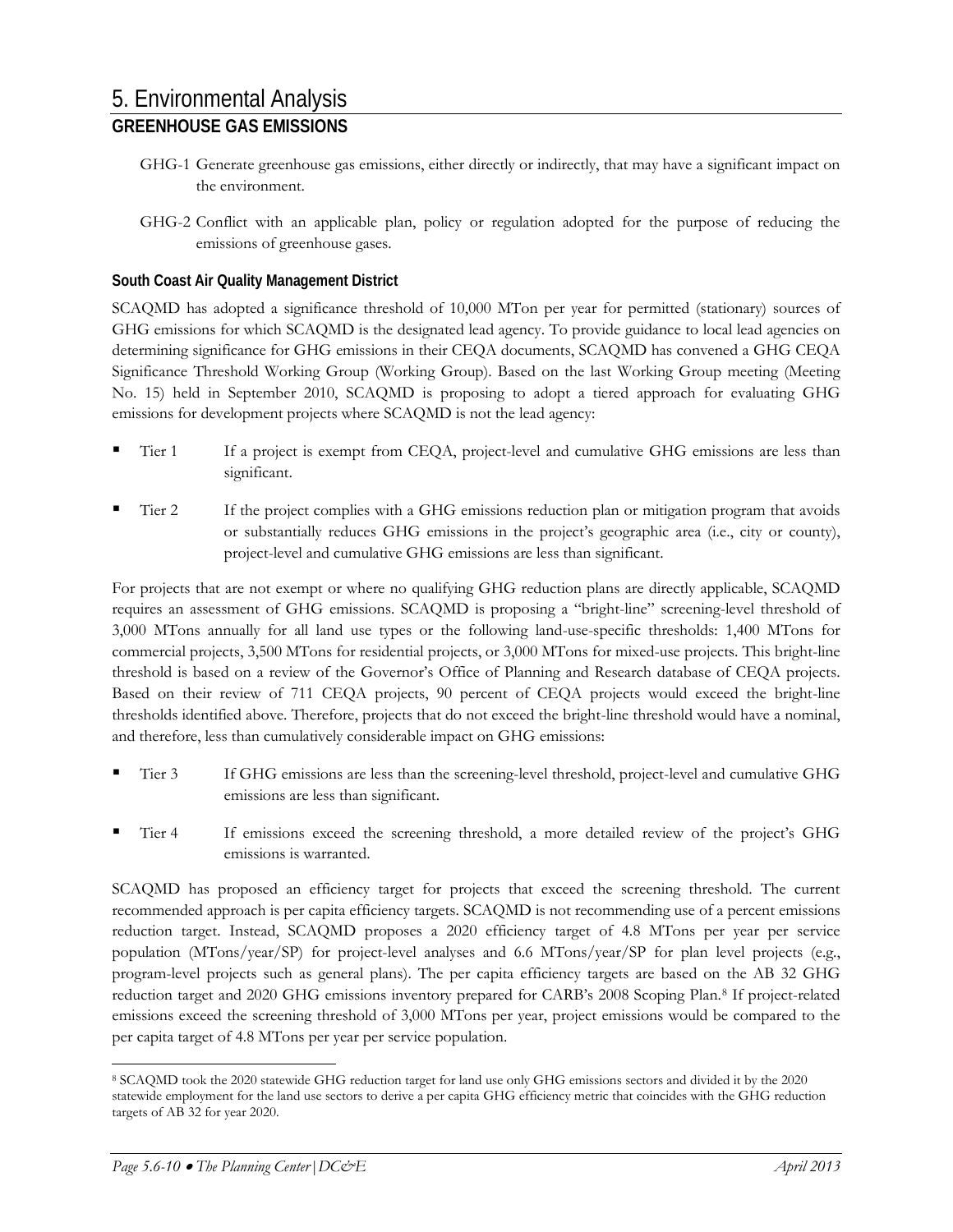### **5.6.3 Environmental Impacts**

GHG emissions modeling was conducted using SCAQMD's California Emissions Estimator Model (CalEEMod). Operational emissions impacts are based on the traffic study prepared by Arch Beach Consulting. Life cycle emissions are not included in this analysis because not enough information is available for the proposed project, and therefore life cycle GHG emissions would be speculative.<sup>[9](#page-10-0)</sup>

The following impact analysis addresses thresholds of significance for which the Initial Study disclosed potentially significant impacts. The applicable thresholds are identified in brackets after the impact statement.

#### **Impact 5.6-1: The proposed project would result in a nominal increase in Greenhouse Gas emissions and would not exceed the proposed South Coast Air Quality Management District screening threshold. [Threshold GHG-1]**

*Impact Analysis:* As described previously, a project does not generate enough GHG emissions on its own to influence global climate change; therefore, this impact analysis measures the project's contribution to the cumulative environmental impact. Buildout of the proposed project would result in direct and indirect GHG emissions from transportation, energy (purchased electricity from field lighting, natural gas use), water and wastewater generation, and waste disposal sources. In addition, project-related construction emissions are amortized over a 30-year lifetime in accordance with SCAQMD's proposed methodology. GHG emissions were modeled using CalEEMod.

The proposed project would be operational by 2017. Annual emissions are based on use of the recreational facility and the five proposed single-family estate homes. As shown in Table 5.6-4, operation of proposed project would generate a nominal amount of GHG emission and would not exceed SCAQMD's proposed screening threshold of 3,000 MTons.

<span id="page-10-0"></span> $\ddot{ }$ <sup>9</sup> Life cycle emissions include indirect emissions associated with materials manufacture. However, these indirect emissions involve numerous parties, each of which is responsible for GHG emissions of their particular activity. The California Resources Agency, in adopting the CEQA Guidelines Amendments on GHG emissions found that lifecycle analyses was not warranted for project-specific CEQA analysis in most situations, for a variety of reasons, including lack of control over some sources, and the possibility of doublecounting emissions (see Final Statement of Reasons for Regulatory Action, December 2009). Because the amount of materials consumed during the operation or construction of the proposed project is not known, the origin of the raw materials purchased is not known, and manufacturing information for those raw materials are also not known, calculation of life cycle emissions would be speculative. A life-cycle analysis is not warranted (OPR 2008).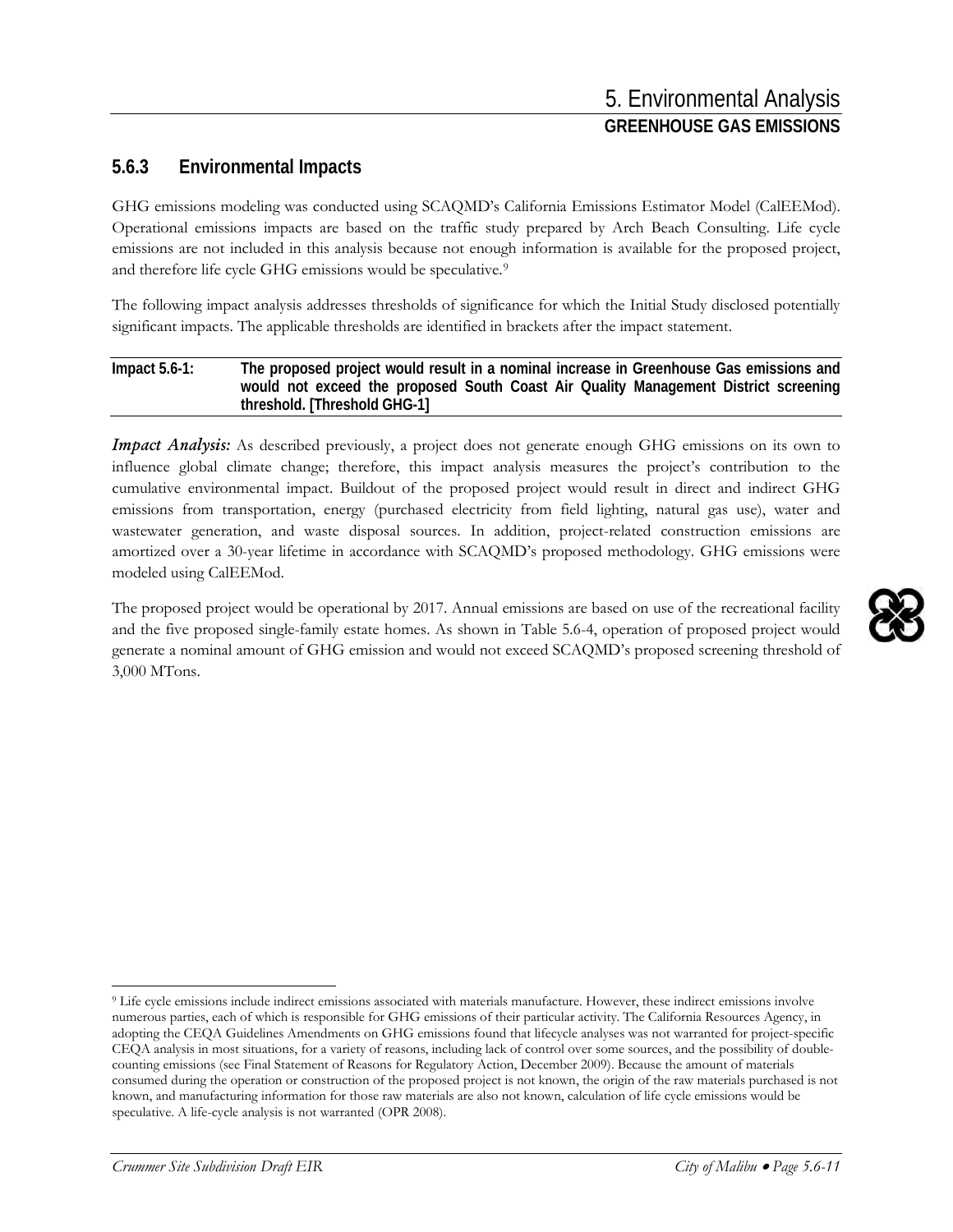### **Table 5.6-4 Project-Related GHG Emissions**

| Source                                                                                            | GHG Emissions, Year 2013 |           |  |
|---------------------------------------------------------------------------------------------------|--------------------------|-----------|--|
|                                                                                                   | MTons/Year               | Percent   |  |
| Area                                                                                              | 4                        | $<1\%$    |  |
| Energy                                                                                            | 21                       | 4%        |  |
| Transportation                                                                                    | 443                      | 84%       |  |
| Waste                                                                                             | 2                        | $<1\%$    |  |
| Water                                                                                             | 19                       | 4%        |  |
| <b>Amortized Construction Emissions</b>                                                           | 39                       | 7%        |  |
| Total                                                                                             | 528                      | 100%      |  |
| Proposed Screening Threshold                                                                      | 3,000 MTons              | <b>NA</b> |  |
| <b>Exceeds Screening Threshold</b>                                                                | No.                      | <b>NA</b> |  |
| Source: CalEEmod Version 2011.1.1.<br>Note: Emissions may not add to 100 percent due to rounding. |                          |           |  |

#### **Impact 5.6-2: The proposed project would not conflict with plans adopted for the purpose of reducing greenhouse gas emissions. [Threshold GHG-2]**

*Impact Analysis:* In accordance with AB 32, CARB developed the Scoping Plan to outline the state's strategy to achieve 1990 level emissions by year 2020. To estimate the reductions necessary, CARB projected statewide 2020 BAU GHG emissions and identified that the state as a whole would be required to reduce GHG emissions by 28.5 percent from year 2020 BAU to achieve the targets of AB 32 (CARB 2008). No other GHG reduction plans are applicable for the proposed project. Statewide strategies to reduce GHG emissions include the LCFS, California Appliance Energy Efficiency regulations, California Building Standards (e.g., CALGreen and the 2008 Building and Energy Efficiency Standards), California RPS, changes in the corporate average fuel economy standards (e.g., Pavley I and 2017–2025 CAFE standards), and other measures that would ensure the state is on target to achieve the GHG emissions reduction goals of AB 32. Statewide GHG emissions reduction measures that are being implemented over the next seven years would assist in reducing the project's GHG emissions. The project would not hinder implementation of the CARB Scoping Plan.

The 2012 Regional Transportation Plan/Sustainable Communities Strategy was adopted by SCAG on April 4, 2012. The 2012 RTP/SCS is based on local land use projections in the cities and county's general plans. The project is consistent with the General Plan land use designations for the site; and therefore, is consistent with the RTP/SCS. Consequently, the proposed project would not conflict with plans adopted for the purpose of reducing GHG emissions.

### **5.6.4 Cumulative Impacts**

As described under Impact 5.6-1, project-related GHG emissions are not confined to a particular air basin but are dispersed worldwide. Consequently, it is speculative to determine how project-related GHG emissions would contribute to global climate change and how global climate change may impact California. Therefore, impacts identified under Impact 5.6-1 are not project-specific impacts to global warming but the project's contribution to this cumulative impact. As discussed above, at buildout the project would result in a nominal increase in GHG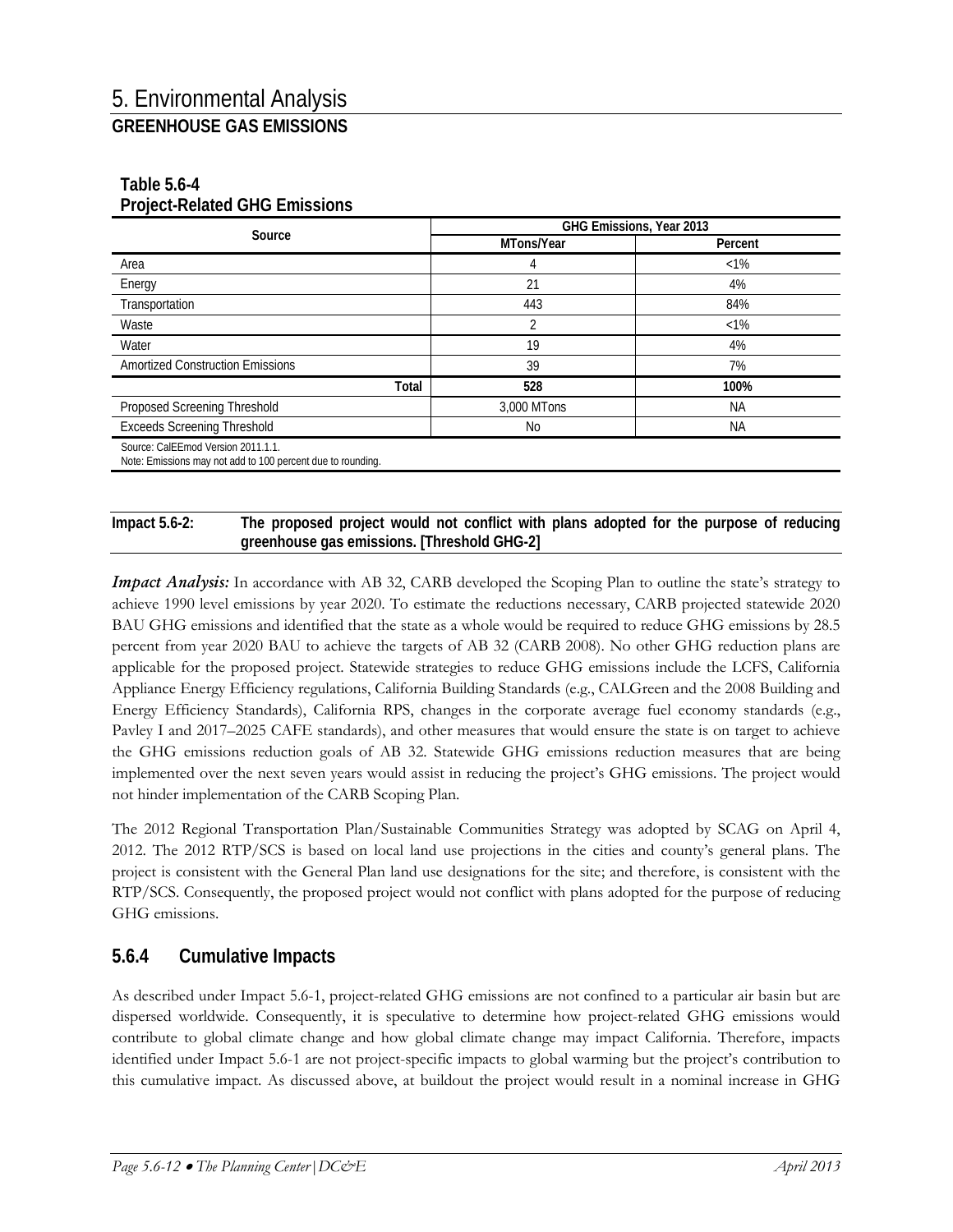emissions. Therefore, project-related GHG emissions and their contribution to global climate change are not cumulatively considerable.

# **5.6.5 Existing Regulations**

- AB 32: California Global Warming Solutions Act
- Executive Order S-3-05: Greenhouse Gas Emission Reduction Targets
- Pavley Fuel Efficiency Standards (AB1493). Establishes fuel efficiency ratings for new cars.
- California Building Code. Establishes energy efficiency requirements for new construction.
- Title 20 California Code of Regulations (Appliance Energy Efficiency Standards). Establishes energy efficiency requirements for appliances.
- Title 17 California Code of Regulations (Low Carbon Fuel Standard). Requires the carbon content of fuel sold in California to be 10 percent less by 2020.
- California Water Conservation in Landscaping Act of 2006 (AB 1881). Requires local agencies to adopt the Department of Water Resources updated Water Efficient Landscape Ordinance or equivalent by January 1, 2010, to ensure efficient landscapes in new development and reduced water waste in existing landscapes.
- Statewide Retail Provider Emissions Performance Standards (SB 1368). Requires energy generators to achieve performance standards for GHG emissions.
- Renewable Portfolio Standards (SB 1078). Requires electric corporations to increase the amount of energy obtained from eligible renewable energy resources to 20 percent by 2010 and 33 percent by 2020.
- California Code of Regulations, Title 24: Energy Efficiency Standards

# **5.6.6 Level of Significance Before Mitigation**

Upon implementation of regulatory requirements, the following impacts would be less than significant: 5.6-1 and 5.6-2.

# **5.6.7 Mitigation Measures**

No mitigation measures are warranted.

# **5.6.8 Level of Significance After Mitigation**

The proposed project would generate a nominal increase in GHG emissions onsite and would not exceed the proposed SCAQMD GHG screening threshold. Impacts 5.6-1 and 5.6-2 would be less than significant and no mitigation measures are warranted.